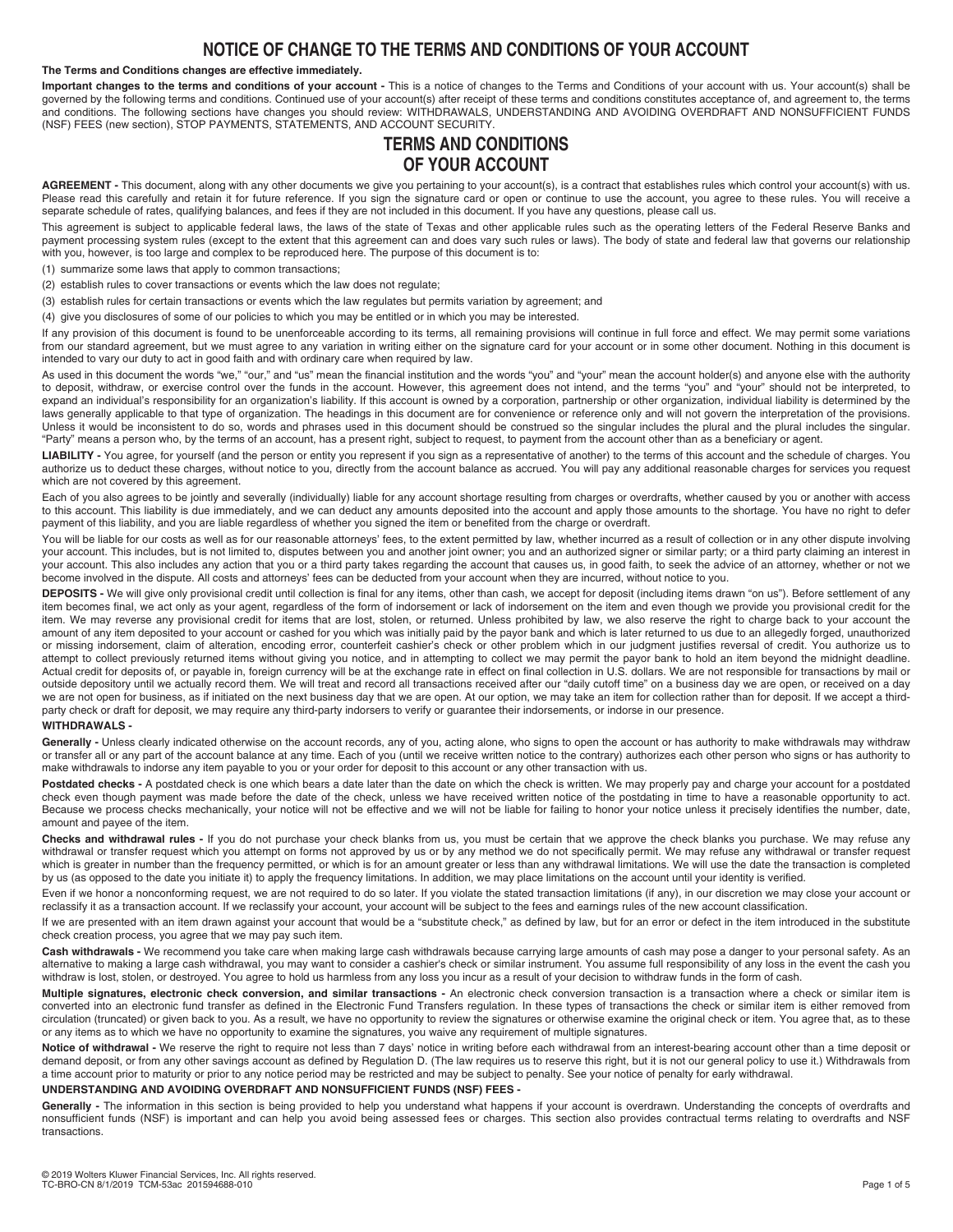An overdrawn account will typically result in you being charged an overdraft fee or an NSF fee. Generally, an overdraft occurs when there is not enough money in your account to pay for a transaction, but we pay (or cover) the transaction anyway. An NSF transaction is slightly different. In an NSF transaction, we do not cover the transaction. Instead, the transaction is rejected and the item or requested payment is returned. In either situation, we can charge you a fee.

**Determining your available balance -** We use the "available balance" method to determine whether your account is overdrawn, that is, whether there is enough money in your account to pay for a transaction. Importantly, your "available" balance may not be the same as your account's "actual" balance. This means an overdraft or an NSF transaction could occur regardless of your account's actual balance.

Your account's actual balance (sometimes called the ledger balance) only includes transactions that have settled up to that point in time, that is, transactions (deposits and payments) that have posted to your account. The actual balance does not include outstanding transactions (such as checks that have not yet cleared and electronic transactions that have been authorized but which are still pending). The balance on your periodic statement is the ledger balance for your account as of the statement date.

As the name implies, your available balance is calculated based on the money "available" in your account to make payments. In other words, the available balance takes transactions that have been authorized, but not yet settled, and subtracts them from the actual balance. In addition, when calculating your available balance, any "holds" placed on deposits that have not yet cleared are also subtracted from the actual balance. For more information on how holds placed on funds in your account can impact your available balance, read the subsection titled "A temporary debit authorization hold affects your account balance."

**Overdrafts -** You understand that we may, at our discretion, honor withdrawal requests that overdraw your account. However, the fact that we may honor withdrawal requests that overdraw the account balance does not obligate us to do so later. So you can NOT rely on us to pay overdrafts on your account regardless of how frequently or under what circumstances we have paid overdrafts on your account in the past. We can change our practice of paying, or not paying, discretionary overdrafts on your account without notice to you. You can ask us if we have other account services that might be available to you where we commit to paying overdrafts under certain circumstances, such as an overdraft protection line-of-credit or a plan to sweep funds from another account you have with us. You agree that we may charge fees for overdrafts. We may use subsequent deposits, including direct deposits of social security or other government benefits, to cover such overdrafts and overdraft fees.

Nonsufficient funds (NSF) fees - If an item drafted by you (such as a check) or a transaction you set up (such as a preauthorized transfer) is presented for payment in an amount that is more than the amount of money available in your account, and we decide not to pay the item or transaction, you agree that we can charge you an NSF fee for returning the payment. Be aware that such an item or payment may be presented multiple times and that we do not monitor or control the number of times a transaction is presented for payment. You agree that we may charge you an NSF fee each time a payment is presented if the amount of money available in your account is not sufficient to cover the payment, regardless of the number of times the payment is presented.

Payment types - Some, but not necessarily all, of the ways you can access the funds in your account include debit card transactions, automated clearing house (ACH) transactions, and check transactions. All these payment types can use different processing systems and some may take more or less time to post. This information is important for a number of reasons. For example, keeping track of the checks you write and the timing of the preauthorized payments you set up will help you to know what other transactions might still post against your account. For information about how and when we process these different payment types, see the "Payment order of items" subsection below.

Balance information - Keeping track of your balance is important. You can review your balance in a number of ways including reviewing your periodic statement, reviewing your balance online, using our mobile app, accessing your account information by phone, or coming into the Bank and visiting the Bookkeeping Department.

Funds availability - Knowing when funds you deposit into your checking account will be made available for withdrawal is another important concept that can help you avoid being assessed fees or charges. Please see our funds availability disclosure for information on when different types of deposits will be made available for withdrawal. For those accounts to which our funds availability policy disclosure does not apply, you can ask us when you make a deposit when those funds will be available for withdrawal. An item may be returned after the funds from the deposit of that item are made available for withdrawal. In that case, we will reverse the credit of the item. We may determine the amount of available funds in your account for the purpose of deciding whether to return an item for insufficient funds at any time between the times we receive the item and when we return the item or send a notice in lieu of return. We need only make one determination, but if we choose to make a subsequent determination, the account balance at the subsequent time will determine whether there are insufficient available funds.

**A temporary debit authorization hold affects your account balance -** On debit card purchases, merchants may request a temporary hold on your account for a specified sum of money when the merchant does not know the exact amount of the purchase at the time the card is authorized. The amount of the temporary hold may be more than the actual amount of your purchase. Some common transactions where this occurs involve purchases of gasoline, hotel rooms, or meals at restaurants. When this happens, our processing system cannot determine that the amount of the hold exceeds the actual amount of your purchase. This temporary hold, and the amount charged to your account, will eventually be adjusted to the actual amount of your purchase, but it could be three calendar days, or even longer in some cases, before the adjustment is made. Until the adjustment is made, the amount of funds in your account available for other transactions will be reduced by the amount of the temporary hold. If another transaction is presented for payment in an amount greater than the funds left after the deduction of the temporary hold amount, you will be charged an NSF or overdraft fee according to our NSF or overdraft fee policy. You will be charged the fee even if you would have had sufficient funds in your account if the amount of the hold had been equal to the amount of your purchase.

Payment order of items - The order in which items are paid is important if there is not enough money in your account to pay all of the items that are presented. The payment order can affect the number of items overdrawn or returned unpaid and the amount of the fees you may have to pay. To assist you in managing your account, we are providing you with the following information regarding how we process those items.

Our policy is to process Cash withdrawals, loan payments, and other transactions conducted at the Bank first, by dollar amount - smallest to largest on the day they are processed. We process ATM, point of sale debit card transactions second, by dollar amount - smallest to largest on the day they are processed. We process Automated Clearing House (ACH) transactions third, by dollar amount - smallest to largest on the day they are processed. We process Checks fourth, by dollar amount - smallest to largest on the day they are processed.

If a check, item or transaction is presented without sufficient funds in your account to pay it, you will be charged an NSF or overdraft fee according to our NSF or overdraft fee policy. The amounts of the overdraft and NSF fees are disclosed elsewhere. We encourage you to make careful records and practice good account management. This will help you to avoid creating items without sufficient funds and potentially incurring the resulting fees.

**UNIFORM SINGLE-PARTY OR MULTIPLE-PARTY ACCOUNT SELECTION FORM NOTICE -** The type of account you select may determine how property passes on your death. Your will may not control the disposition of funds held in some of the following accounts. You may choose to designate one or more convenience signers on an account, even if the account is not a convenience account. A designated convenience signer may make transactions on your behalf during your lifetime, but does not own the account during your lifetime. The designated convenience signer owns the account on your death only if the convenience signer is also designated as a P.O.D. payee or trust account beneficiary.

**SINGLE-PARTY ACCOUNT WITHOUT "P.O.D." (PAYABLE ON DEATH) DESIGNATION -** The party to the account owns the account. On the death of the party, ownership of the account passes as a part of the party's estate under the party's will or by intestacy.

**SINGLE-PARTY ACCOUNT WITH "P.O.D." (PAYABLE ON DEATH) DESIGNATION -** The party to the account owns the account. On the death of the party, ownership of the account passes to the P.O.D. beneficiaries of the account. The account is not a part of the party's estate.

**MULTIPLE-PARTY ACCOUNT WITHOUT RIGHT OF SURVIVORSHIP -** The parties to the account own the account in proportion to the parties' net contributions to the account. The financial institution may pay any sum in the account to a party at any time. On the death of a party, the party's ownership of the account passes as a part of the party's estate under the party's will or by intestacy.

**MULTIPLE-PARTY ACCOUNT WITH RIGHT OF SURVIVORSHIP -** The parties to the account own the account in proportion to the parties' net contributions to the account. The financial institution may pay any sum in the account to a party at any time. On the death of a party, the party's ownership of the account passes to the surviving parties.

**MULTIPLE-PARTY ACCOUNT WITH RIGHT OF SURVIVORSHIP AND "P.O.D." (PAYABLE ON DEATH) DESIGNATION -** The parties to the account own the account in proportion to the parties' net contributions to the account. The financial institution may pay any sum in the account to a party at any time. On the death of the last surviving party, the ownership of the account passes to the P.O.D. beneficiaries.

**CONVENIENCE ACCOUNT -** The parties to the account own the account. One or more convenience signers to the account may make account transactions for a party. A convenience signer does not own the account. On the death of the last surviving party, ownership of the account passes as a part of the last surviving party's estate under the last surviving party's will or by intestacy. The financial institution may pay funds in the account to a convenience signer before the financial institution receives notice of the death of the last surviving party. The payment to a convenience signer does not affect the parties' ownership of the account.

**TRUST ACCOUNT -** The parties named as trustees to the account own the account in proportion to the parties' net contributions to the account. A trustee may withdraw funds from the account. A beneficiary may not withdraw funds from the account before all trustees are deceased. On the death of the last surviving trustee, the ownership of the account passes to the beneficiary. The trust account is not a part of a trustee's estate and does not pass under the trustee's will or by intestacy, unless the trustee survives all of the beneficiaries and all other trustees.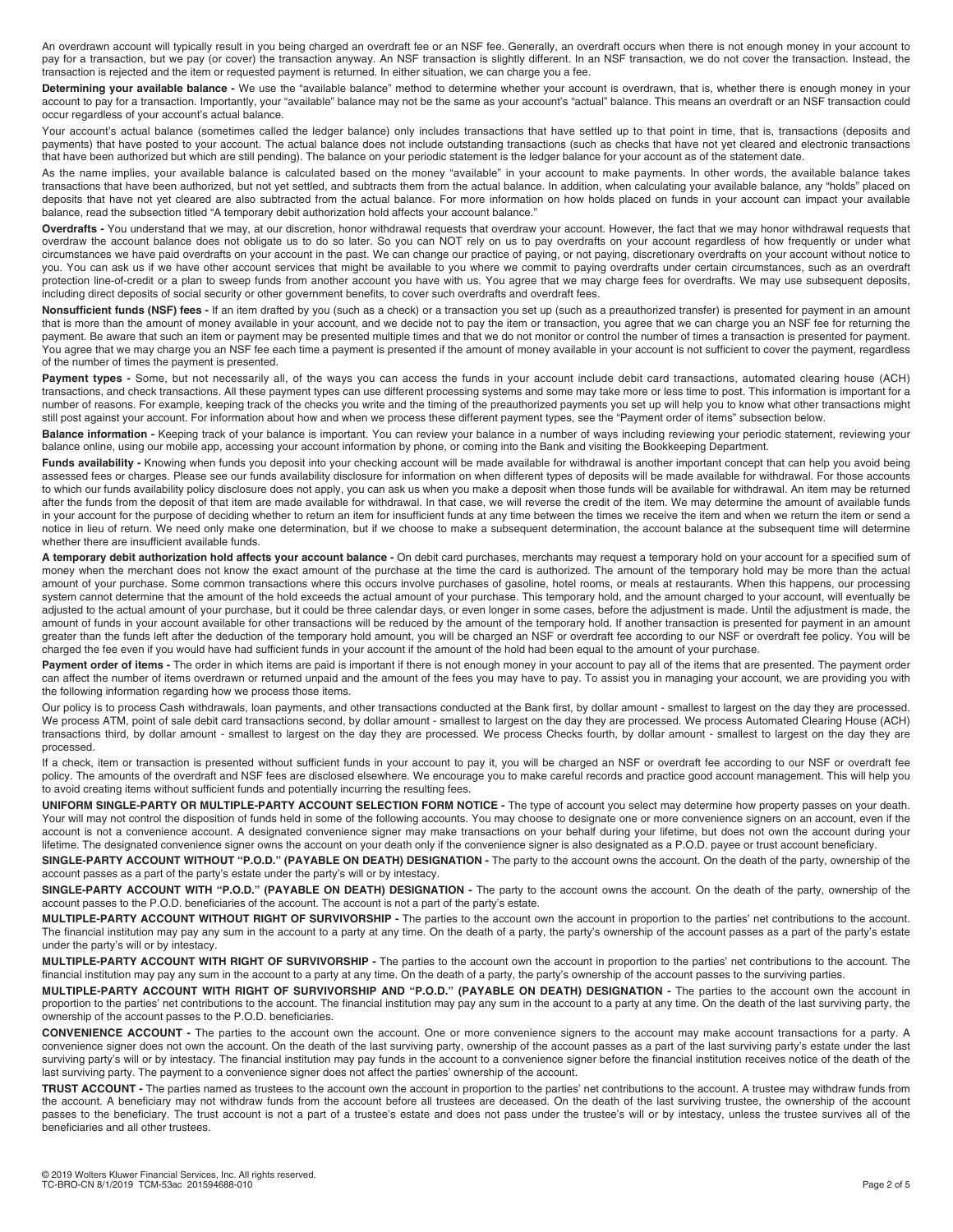**BUSINESS, ORGANIZATION AND ASSOCIATION ACCOUNTS -** Earnings in the form of interest, dividends, or credits will be paid only on collected funds, unless otherwise provided by law or our policy. You represent that you have the authority to open and conduct business on this account on behalf of the entity. We may require the governing body of the entity opening the account to give us a separate authorization telling us who is authorized to act on its behalf. We will honor the authorization until we actually receive written notice of a change from the governing body of the entity.

**STOP PAYMENTS** - Unless otherwise provided, the rules in this section cover stopping payment of items such as checks and drafts. Rules for stopping payment of other types of transfers of funds, such as consumer electronic fund transfers, may be established by law or our policy. If we have not disclosed these rules to you elsewhere, you may ask us about those rules.

We may accept an order to stop payment on any item from any one of you. You must make any stop-payment order in the manner required by law; it must be made in a dated, authenticated record that describes the item with certainty. (Generally, a "record" is information that is stored in such a way that it can be retrieved and can be heard or read and understood – you can ask us what type of stop-payment records you can give us). We must receive it in time to give us a reasonable opportunity to act on it before our stoppayment cutoff time. Because stop-payment orders are handled by computers, to be effective, your stop-payment order must precisely identify the number, date, and amount of the item, and the payee.

You may stop payment on any item drawn on your account whether you sign the item or not. Your stop-payment order is effective for six months. Your order will lapse after that time if you do not renew the order in writing before the end of the six-month period. We are not obligated to notify you when a stop-payment order expires.

If you stop payment on an item and we incur any damages or expenses because of the stop payment, you agree to indemnify us for those damages or expenses, including attorneys' fees. You assign to us all rights against the payee or any other holder of the item. You agree to cooperate with us in any legal actions that we may take against such persons. You should be aware that anyone holding the item may be entitled to enforce payment against you despite the stop-payment order.

Our stop-payment cutoff time is one hour after the opening of the next banking day after the banking day on which we receive the item. Additional limitations on our obligation to stop payment are provided by law (e.g., we paid the item in cash or we certified the item).

**TELEPHONE TRANSFERS -** A telephone transfer of funds from this account to another account with us, if otherwise arranged for or permitted, may be made by the same persons and under the same conditions generally applicable to withdrawals made in writing. Limitations on the number of telephonic transfers from a savings account are described elsewhere.

**AMENDMENTS AND TERMINATION -** We may change any term of this agreement. Rules governing changes in interest rates are provided separately in the Truth-in-Savings disclosure or in another document. For other changes, we will give you reasonable notice in writing or by any other method permitted by law. We may also close this account at any time upon reasonable notice to you and tender of the account balance personally or by mail. Items presented for payment after the account is closed may be dishonored. When you close your account, you are responsible for leaving enough money in the account to cover any outstanding items to be paid from the account. Reasonable notice depends on the circumstances, and in some cases such as when we cannot verify your identity or we suspect fraud, it might be reasonable for us to give you notice after the change or account closure becomes effective. For instance, if we suspect fraudulent activity with respect to your account, we might immediately freeze or close your account and then give you notice. If we have notified you of a change in any term of your account and you continue to have your account after the effective date of the change, you have agreed to the new term(s).

**NOTICES -** Any written notice you give us is effective when we actually receive it, and it must be given to us according to the specific delivery instructions provided elsewhere, if any. We must receive it in time to have a reasonable opportunity to act on it. If the notice is regarding a check or other item, you must give us sufficient information to be able to identify the check or item, including the precise check or item number, amount, date and payee. Written notice we give you is effective when it is deposited in the United States Mail with proper postage and addressed to your mailing address we have on file. Notice to any of you is notice to all of you.

**STATEMENTS - Your duty to report unauthorized signatures, alterations and forgeries -** You must examine your statement of account with "reasonable promptness." If you discover (or reasonably should have discovered) any unauthorized signatures or alterations, you must promptly notify us of the relevant facts. As between you and us, if you fail to do either of these duties, you will have to either share the loss with us, or bear the loss entirely yourself (depending on whether we used ordinary care and, if not, whether we contributed to the loss). The loss could be not only with respect to items on the statement but other items with unauthorized signatures or alterations by the same wrongdoer.

You agree that the time you have to examine your statement and report to us will depend on the circumstances, but will not, in any circumstance, exceed a total of 14 days from when the statement is first sent or made available to you.

You further agree that if you fail to report any unauthorized signatures, alterations or forgeries in your account within 60 days of when we first send or make the statement available, you cannot assert a claim against us on any items in that statement, and as between you and us the loss will be entirely yours. This 60-day limitation is without regard to whether we used ordinary care. The limitation in this paragraph is in addition to that contained in the first paragraph of this section.

Your duty to report other errors or problems - In addition to your duty to review your statements for unauthorized signatures, alterations and forgeries, you agree to examine your statement with reasonable promptness for any other error or problem - such as an encoding error or an unexpected deposit amount. Also, if you receive or we make available either your items or images of your items, you must examine them for any unauthorized or missing indorsements or any other problems. You agree that the time you have to examine your statement and items and report to us will depend on the circumstances. However, this time period shall not exceed 14 days. Failure to examine your statement and items and report any errors to us within 60 days of when we first send or make the statement available precludes you from asserting a claim against us for any errors on items identified in that statement and as between you and us the loss will be entirely yours.

Errors relating to electronic fund transfers or substitute checks - For information on errors relating to electronic fund transfers (e.g., on-line, mobile, debit card or ATM transactions) refer to your Electronic Fund Transfers disclosure and the sections on consumer liability and error resolution. For information on errors relating to a substitute check you received, refer to Substitute Checks and Your Rights.

Duty to notify if statement not received - You agree to immediately notify us if you do not receive your statement by the date you normally expect to receive it. Not receiving your statement in a timely manner is a sign that there may be an issue with your account, such as possible fraud or identity theft.

**ACCOUNT TRANSFER -** This account may not be transferred or assigned without our prior written consent.

**DIRECT DEPOSITS -** If we are required for any reason to reimburse the federal government for all or any portion of a benefit payment that was directly deposited into your account, you authorize us to deduct the amount of our liability to the federal government from the account or from any other account you have with us, without prior notice and at any time, except as prohibited by law. We may also use any other legal remedy to recover the amount of our liability.

**TEMPORARY ACCOUNT AGREEMENT -** If the account documentation indicates that this is a temporary account agreement, each person who signs to open the account or has authority to make withdrawals (except as indicated to the contrary) may transact business on this account. However, we may at some time in the future restrict or prohibit further use of this account if you fail to comply with the requirements we have imposed within a reasonable time.

SETOFF - We may (without prior notice and when permitted by law) set off the funds in this account against any due and payable debt any of you owe us now or in the future. If this account is owned by one or more of you as individuals, we may set off any funds in the account against a due and payable debt a partnership owes us now or in the future, to the extent of your liability as a partner for the partnership debt. If your debt arises from a promissory note, then the amount of the due and payable debt will be the full amount we have demanded, as entitled under the terms of the note, and this amount may include any portion of the balance for which we have properly accelerated the due date.

This right of setoff does not apply to this account if prohibited by law. For example, the right of setoff does not apply to this account if: (a) it is an Individual Retirement Account or similar tax-deferred account, or (b) the debt is created by a consumer credit transaction under a credit card plan (but this does not affect our rights under any consensual security interest), or (c) the debtor's right of withdrawal only arises in a representative capacity, or (d) the debt is created by a home equity loan. We will not be liable for the dishonor of any check when the dishonor occurs because we set off a debt against this account. You agree to hold us harmless from any claim arising as a result of our exercise of our right of setoff.

RESTRICTIVE LEGENDS OR INDORSEMENTS - The automated processing of the large volume of checks we receive prevents us from inspecting or looking for restrictive legends, restrictive indorsements or other special instructions on every check. For this reason, we are not required to honor any restrictive legend or indorsement or other special instruction placed on checks you write unless we have agreed in writing to the restriction or instruction. Unless we have agreed in writing, we are not responsible for any losses, claims, damages, or expenses that result from your placement of these restrictions or instructions on your checks. Examples of restrictive legends placed on checks are "must be presented within 90 days" or "not valid for more than \$1,000.00." The payee's signature accompanied by the words "for deposit only" is an example of a restrictive indorsement.

FACSIMILE SIGNATURES - Unless you make advance arrangements with us, we have no obligation to honor facsimile signatures on your checks or other orders. If we do agree to honor items containing facsimile signatures, you authorize us, at any time, to charge you for all checks, drafts, or other orders, for the payment of money, that are drawn on us. You give us this authority regardless of by whom or by what means the facsimile signature(s) may have been affixed so long as they resemble the facsimile signature specimen filed with us, and contain the required number of signatures for this purpose. You must notify us at once if you suspect that your facsimile signature is being or has been misused.

**CHECK PROCESSING -** We process items mechanically by relying solely on the information encoded in magnetic ink along the bottom of the items. This means that we do not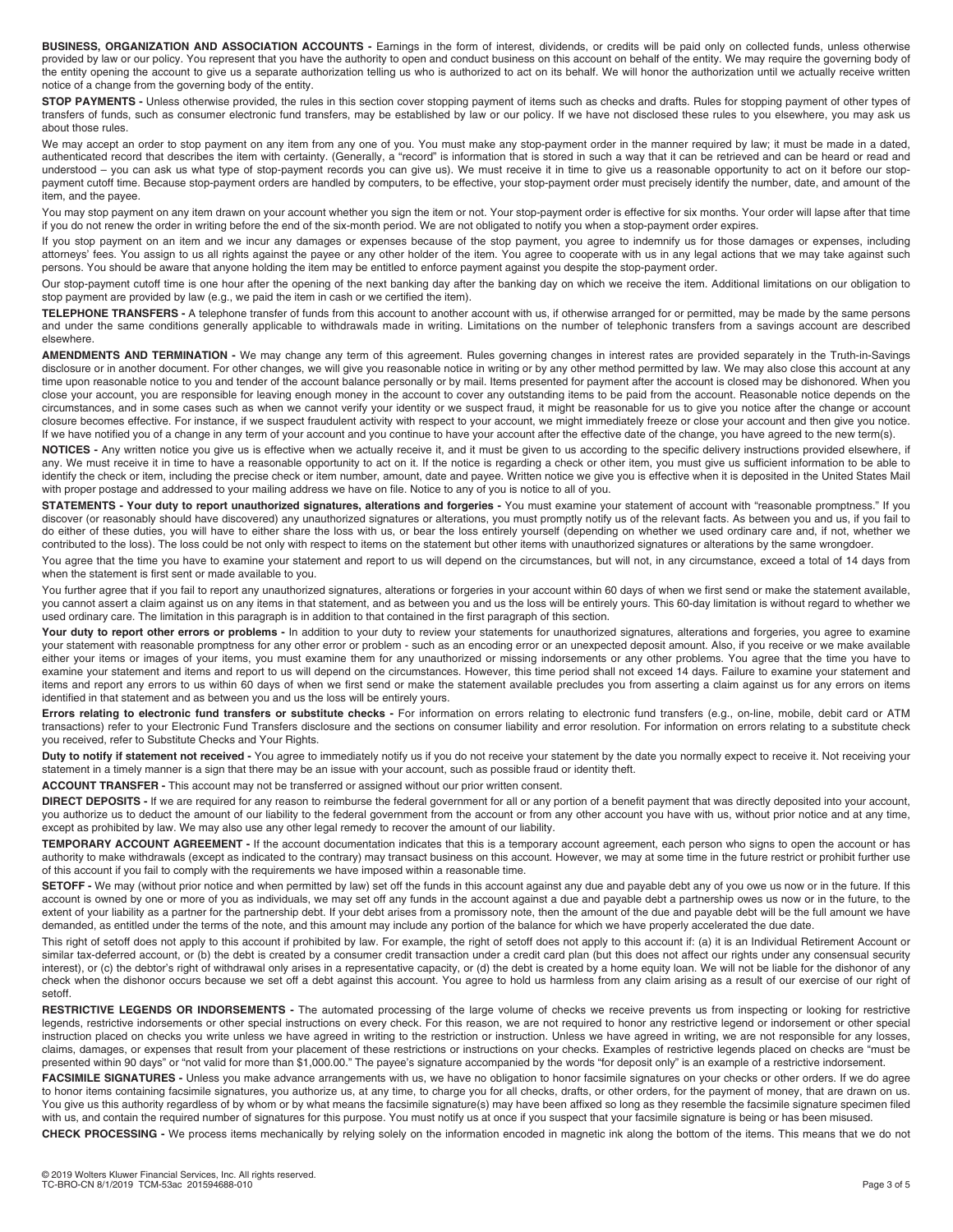individually examine all of your items to determine if the item is properly completed, signed and indorsed or to determine if it contains any information other than what is encoded in magnetic ink. You agree that we have exercised ordinary care if our automated processing is consistent with general banking practice, even though we do not inspect each item. Because we do not inspect each item, if you write a check to multiple payees, we can properly pay the check regardless of the number of indorsements unless you notify us in writing that the check requires multiple indorsements. We must receive the notice in time for us to have a reasonable opportunity to act on it, and you must tell us the precise date of the check, amount, check number and payee. We are not responsible for any unauthorized signature or alteration that would not be identified by a reasonable inspection of the item. Using an automated process helps us keep costs down for you and all account holders.

**CHECK CASHING -** We may charge a fee for anyone that does not have an account with us who is cashing a check, draft or other instrument written on your account. We may also require reasonable identification to cash such a check, draft or other instrument. We can decide what identification is reasonable under the circumstances and such identification may be documentary or physical and may include collecting a thumbprint or fingerprint.

**INDORSEMENTS -** We may accept for deposit any item payable to you or your order, even if they are not indorsed by you. We may give cash back to any one of you. We may supply any missing indorsement(s) for any item we accept for deposit or collection, and you warrant that all indorsements are genuine.

To ensure that your check or share draft is processed without delay, you must indorse it (sign it on the back) in a specific area. Your entire indorsement (whether a signature or a stamp) along with any other indorsement information (e.g. additional indorsements, ID information, driver's license number, etc.) must fall within 11 /2" of the "trailing edge" of a check. Indorsements must be made in blue or black ink, so that they are readable by automated check processing equipment.

As you look at the front of a check, the "trailing edge" is the left edge. When you flip the check over, be sure to keep all indorsement information within 11/2" of that edge.



It is important that you confine the indorsement information to this area since the remaining blank space will be used by others in the processing of the check to place additional needed indorsements and information. You agree that you will indemnify, defend, and hold us harmless for any loss, liability, damage or expense that occurs because your indorsement, another indorsement or information you have printed on the back of the check obscures our indorsement.

## These indorsement guidelines apply to both personal and business checks.

DEATH OR INCOMPETENCE - You agree to notify us promptly if any person with a right to withdraw funds from your account(s) dies or is adjudicated (determined by the appropriate official) incompetent. We may continue to honor your checks, items, and instructions until: (a) we know of your death or adjudication of incompetence, and (b) we have had a reasonable opportunity to act on that knowledge. You agree that we may pay or certify checks drawn on or before the date of death or adjudication of incompetence for up to ten (10) days after your death or adjudication of incompetence unless ordered to stop payment by someone claiming an interest in the account.

**FIDUCIARY ACCOUNTS -** Accounts may be opened by a person acting in a fiduciary capacity. A fiduciary is someone who is appointed to act on behalf of and for the benefit of another. We are not responsible for the actions of a fiduciary, including the misuse of funds. This account may be opened and maintained by a person or persons named as a trustee under a written trust agreement, or as executors, administrators, or conservators under court orders. You understand that by merely opening such an account, we are not acting in the capacity of a trustee in connection with the trust nor do we undertake any obligation to monitor or enforce the terms of the trust or letters.

**CREDIT VERIFICATION -** You agree that we may verify credit and employment history by any necessary means, including preparation of a credit report by a credit reporting agency.

LEGAL ACTIONS AFFECTING YOUR ACCOUNT - If we are served with a subpoena, restraining order, writ of attachment or execution, levy, garnishment, search warrant, or similar order relating to your account (termed "legal action" in this section), we will comply with that legal action. Or, in our discretion, we may freeze the assets in the account and not allow any payments out of the account until a final court determination regarding the legal action. We may do these things even if the legal action involves less than all of you. In these cases, we will not have any liability to you if there are insufficient funds to pay your items because we have withdrawn funds from your account or in any way restricted access to your funds in accordance with the legal action. Any fees or expenses we incur in responding to any legal action (including, without limitation, attorneys' fees and our internal expenses) may be charged against your account. The list of fees applicable to your account(s) provided elsewhere may specify additional fees that we may charge for certain legal actions.

#### **ACCOUNT SECURITY -**

**Duty to protect account information and methods of access -** It is your responsibility to protect the account numbers and electronic access devices (e.g., an ATM card) we provide you for your account(s). Do not discuss, compare, or share information about your account number(s) with anyone unless you are willing to give them full use of your money. An account number can be used by thieves to issue an electronic debit or to encode your number on a false demand draft which looks like and functions like an authorized check. If you furnish your access device and grant actual authority to make transfers to another person (a family member or coworker, for example) who then exceeds that authority, you are liable for the transfers unless we have been notified that transfers by that person are no longer authorized.

Your account number can also be used to electronically remove money from your account, and payment can be made from your account even though you did not contact us directly and order the payment.

You must also take precaution in safeguarding your blank checks. Notify us at once if you believe your checks have been lost or stolen. As between you and us, if you are negligent in safeguarding your checks, you must bear the loss entirely yourself or share the loss with us (we may have to share some of the loss if we failed to use ordinary care and if we substantially contributed to the loss).

Positive pay and other fraud prevention services - Except for consumer electronic fund transfers subject to Regulation E, you agree that if we offer you services appropriate for your account to help identify and limit fraud or other unauthorized transactions against your account, and you reject those services, you will be responsible for any fraudulent or unauthorized transactions which could have been prevented by the services we offered. You will not be responsible for such transactions if we acted in bad faith or to the extent our negligence contributed to the loss. Such services include positive pay or commercially reasonable security procedures. If we offered you a commercially reasonable security procedure which you reject, you agree that you are responsible for any payment order, whether authorized or not, that we accept in compliance with an alternative security procedure that you have selected. The positive pay service can help detect and prevent check fraud and is appropriate for account holders that issue: a high volume of checks, a lot of checks to the general public, or checks for large dollar amounts.

**TELEPHONIC INSTRUCTIONS -** Unless required by law or we have agreed otherwise in writing, we are not required to act upon instructions you give us via facsimile transmission or leave by voice mail or on a telephone answering machine.

MONITORING AND RECORDING TELEPHONE CALLS AND CONSENT TO RECEIVE COMMUNICATIONS - Subject to federal and state law, we may monitor or record phone calls for security reasons, to maintain a record and to ensure that you receive courteous and efficient service. You consent in advance to any such recording.

To provide you with the best possible service in our ongoing business relationship for your account we may need to contact you about your account from time to time by telephone, text messaging or email. However, we first obtain your consent to contact you about your account in compliance with applicable consumer protection provisions in the federal Telephone Consumer Protection Act of 1991 (TCPA), CAN-SPAM Act and their related federal regulations and orders issued by the Federal Communications Commission (FCC).

- Your consent is limited to your account, and as authorized by applicable law and regulations.
- Your consent is voluntary and not conditioned on the purchase of any product or service from us.